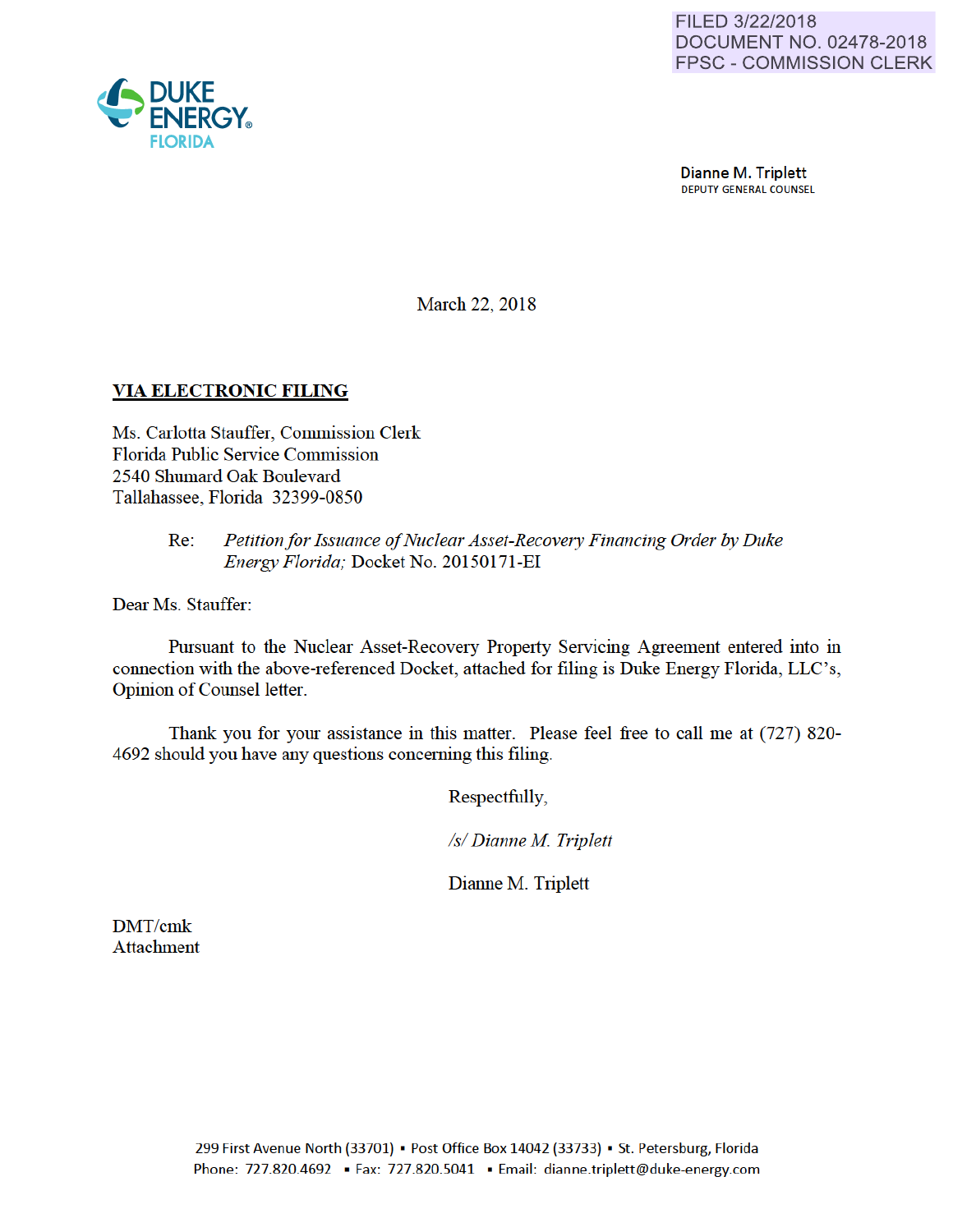## **CERTIFICATE OF SERVICE**

I HEREBY CERTIFY that a true and correct copy of the foregoing has been furnished via electronic mail to the following this 22<sup>nd</sup> day of March, 2018.

*/s/ Dianne M. Triplett* 

|                                      | Attorney                                                |
|--------------------------------------|---------------------------------------------------------|
| Theresa L. Tan                       |                                                         |
| Rosanne Gervasi                      | C. Rehwinkel / J. Kelly / E. Sayler /<br>P. Christensen |
|                                      |                                                         |
| Office of the General Counsel        | Office of Public Counsel                                |
| Florida Public Service Commission    | c/o The Florida Legislature                             |
| 2540 Shumard Oak Blvd.               | 111 West Madison Street, Room 812                       |
| Tallahassee, FL 32399-0850           | Tallahassee, FL 32399-1400                              |
| $ltan(a)$ psc.state.fl.us            | rehwinkel.charles@leg.state.fl.us                       |
| $rgervasi(a)psc statef flux$         | kelly.jr $@$ leg.state.fl.us                            |
|                                      | sayler.erik@leg.state.fl.us                             |
| Florida Industrial Power Users Group | christensen.patty@leg.state.fl.us                       |
| c/o Moyle Law Firm, P.A.             |                                                         |
| Jon C. Moyle, Jr.                    | <b>PSC Phosphate – White Springs</b>                    |
| Karen A. Putnal                      | c/o James W. Brew and Owen J. Kopon                     |
| 118 North Gadsden Street             | <b>Stone Law Firm</b>                                   |
| Tallahassee, FL 32301                | 1025 Thomas Jefferson Street, NW                        |
| jmoyle@moylelaw.com                  | Eighth Floor, West Tower                                |
| kputnal@moylelaw.com                 | Washington, DC 20007-5201                               |
|                                      | jbrew@smxblaw.com                                       |
| Robert Scheffel Wright               | ojk@smxblaw.com                                         |
| John T. LaVia, III                   |                                                         |
| Gardner Law Firm                     |                                                         |
| 1300 Thomaswood Drive                |                                                         |
| Tallahassee, FL 32308                |                                                         |
| $\text{schef}(a)$ gbwlegal.com       |                                                         |
| jlavia@gbwlegal.com                  |                                                         |
|                                      |                                                         |
|                                      |                                                         |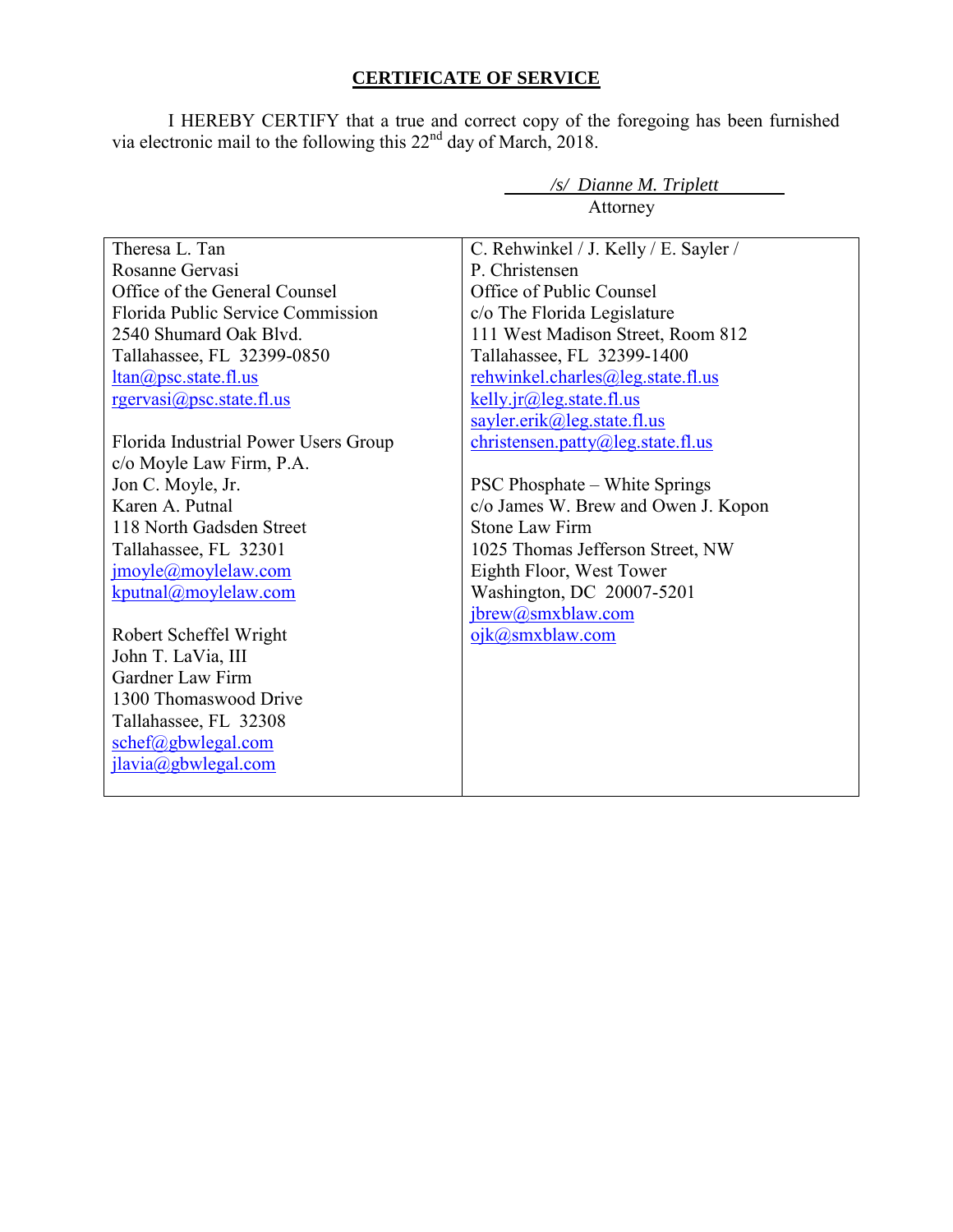

Dianne M. Triplett DEPUTY GENERAL COUNSEl Duke Energy Florida, LLC

March 16, 2018

Mr. Nathan Turner Vice President The Bank of New York Mellon Trust Company, N.A. Global Corporate Trust 10161 Centurion Parkway Jacksonville, FL 32256

Re: Indenture dated as of June 22, 2016, by and between Duke Energy Florida Project Finance, LLC (the "Issuer") and The Bank of New York Mellon Trust Company, N.A. (the "Indenture") and Nuclear Asset-Recovery Property Servicing Agreement dated as of June 22, 2016 between the Company and Duke Energy Florida, LLC, as Servicer (the "Servicing Agreement")

Ladies and Gentlemen:

This opinion is given in accordance with Section 3.06(a) of the Indenture and Section 3.01(c)(ii) of the Servicing Agreement. Capitalized terms used in this opinion and not defined are as defined in the Indenture and the Servicing Agreement.

I am Deputy General Counsel of Duke Energy Business Services, LLC, the service company affiliate of the Issuer and the Servicer, and act as counsel to the Issuer and the Servicer under the above-referenced agreements. I am generally familiar with the Issuer's and Servicer's business, properties and corporate proceedings. I have read the covenants of the Issuer and the Servicer contained in the Indenture and Servicing Agreement, respectively, including in particular the covenant contained in Section 3.05 of the Indenture and Section 3.01(c)(ii) of the Servicing Agreement and the covenants relating to the recording, filing, re-recording and refiling of UCC statements and other documents with the Florida Secured Transactions Registry and the Secretary of State of the State of Delaware. The statements and opinions contained in this opinion are based upon an examination of the following: the Issuer's and the Servicer's respective Articles of Organization and Limited Liability Company Operating Agreement; the